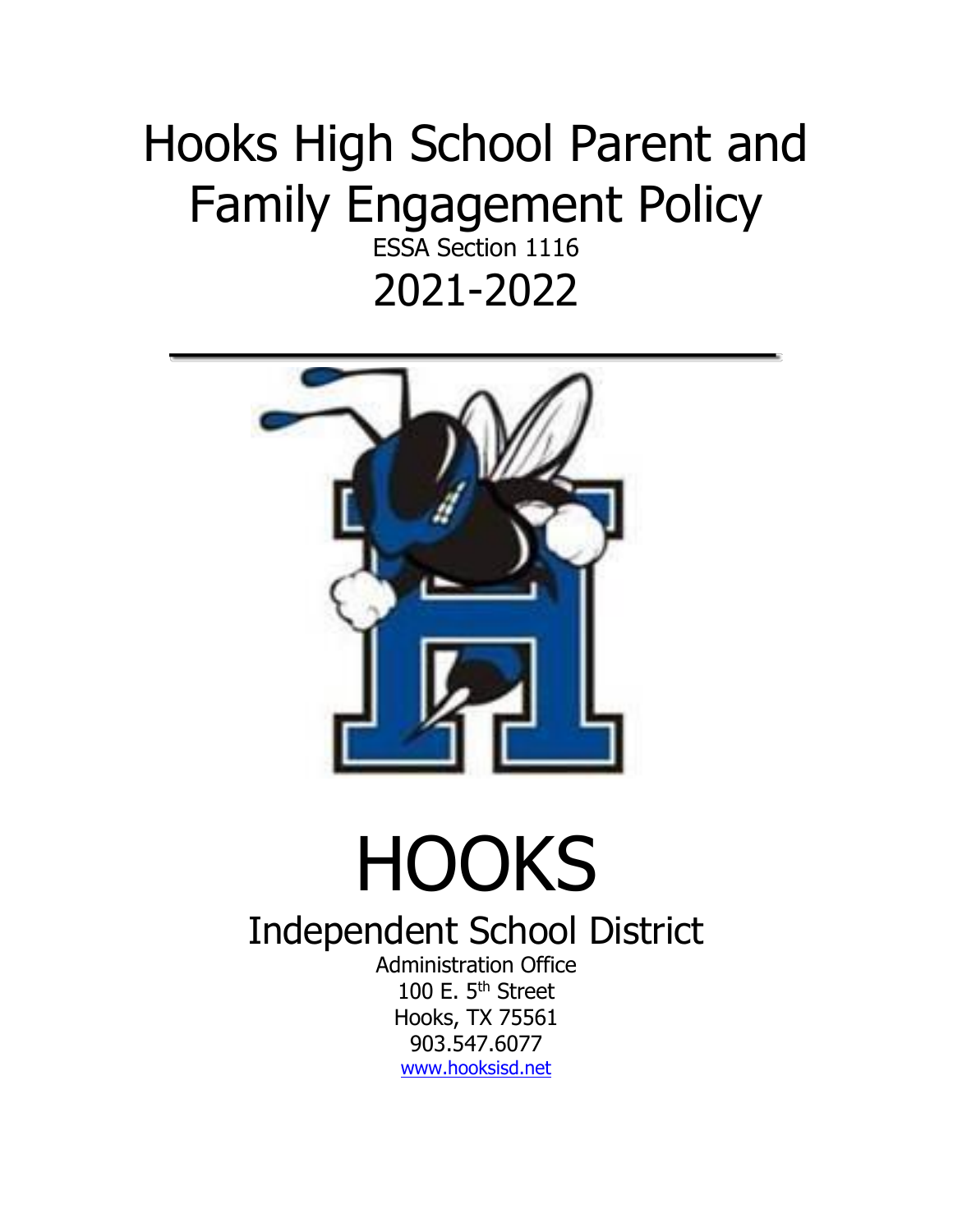- 1. Hooks High School shall jointly develop with, and distribute to, parents and family members of participating children a written parent and family engagement policy, agreed on by such parents, that shall describe the means for carrying out the requirements of ESSA Section 1116 subsections (c) through (f). Parents shall be notified of the policy in an understandable and uniform format and to the extent practicable, provided in a language the parents can understand. Such policy shall be made available to the local community and updated periodically to meet the changing needs of parents and the school
- A parent survey requesting input from parents on meaningful parent and family involvement activities was conducted in February of 2021.
- Hooks High School's Parent and Family Engagement policy for the 20-21 school year was evaluated at the Campus Site-Based June 2021 meeting. At the HHS September meeting, the committee (consisting of parents, community members, and staff) will use the findings from the June evaluation, the spring parent survey, and current committee input to develop the 20-21 PFE policy.
- Afterwards, the 20-21 PFE policy will be posted on the school website, parents will be provided notification of the posting and that a written copy of the PFE policy is available upon request. Additionally, copies of the policy will be available in the campus office and the city hall office.
	- 2. Hooks High School shall convene an annual meeting, at a convenient time, to which all parents of participating children shall be invited and encouraged to attend, to inform parents of their school's participation under this part and to explain the requirements of this part, and the right of the parents to be involved: Section 1116 (c)(1)
	- Hooks High School will hold and Annual Title I Meeting for all parents across the district within the months of August and September. At least one meeting will be convened during the AM and one during the PM to accommodate parent schedules.
		- 3. Hooks High School shall offer a flexible number of meetings, such as meetings in the morning or evening, and may provide, with funds provided under this part, transportation, childcare, or home visits, as such services relate to parental involvement; Section 1116 (c)(2)
	- Hooks High School will offer a flexible number of parent engagement meetings at convenient times for families, such as meetings in the morning or evening.
		- 4. Hooks High School shall involve parents, in an organized, ongoing, and timely way, in the planning, review, and improvement of programs under this part, including the planning, review and improvement of the school parent and family engagement policy and the joint development of the school-wide program plan under section 1114(b) ( Campus Improvement Plan), except that if a school has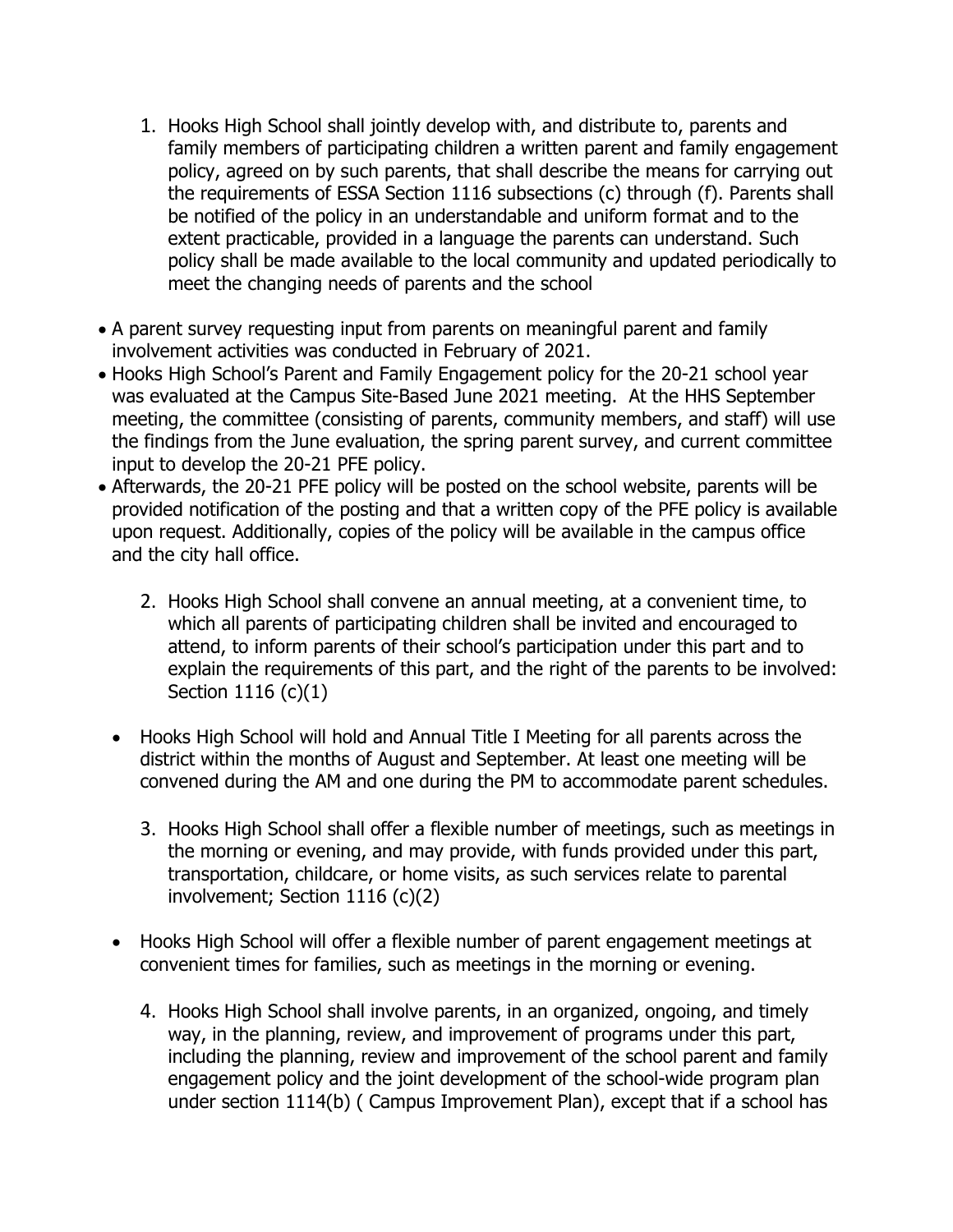in place a process for involving parents in the joint planning and design of the school's programs, the school may use that process, if such process includes an adequate representation of parents of participating children; Section 1116 (c)(3)

- Parents and family members will be enlisted for membership of Hooks High School Campus Site-Based Committee. The committee will meet at least four times per year wherein it will develop the Comprehensive Needs Assessment, develop the Campus Improvement Plan (CIP), monitor formative assessments of the CIP strategies/activities, and eventually conduct a summative assessment/evaluation of the CIP. The committee will hold at least one public meeting after receipt of the Texas Academic Performance Report, and additional parental input for the plan will be sought at that time.
	- 5. Hooks High School shall provide parents of participating children
		- (A)Timely information about programs under this part;
		- (B)A description and explanation of the curriculum in use at the school, the forms of academic assessment used to measure student progress, and the achievement levels of the challenging State academic standards; and
		- (C)If requested by parents, opportunities for regular meetings to formulate suggestions and to participate, as appropriate, in decisions relating to the education of their children, and respond to any suggestions as soon as practicably possible; Section 1116 (c)(4)
	- Hooks High School has a Band Booster Club, Athletic Booster Club, Ag Booster Club, and various other parent-led organizations. Title I, Part A information is disseminated at the campuses through their Annual Title I meetings. To solicit parent participation at the Annual Title I Meeting, publicity concerning the annual meetings is distributed to all parent-led organizations. Parent invitations for the annual Title I meetings are also advertised through social media platforms, Skyward email and remind messaging.
	- Hooks High School will conduct a survey of parents to identify volunteer interests, talents and availability, matching these resources to school programs and staff-support needs.
	- Hooks High School will create volunteer recognition activities such as events, certificates and thank-you cards.
	- Hooks High School shall provide other reasonable support for parental involvement activities. Parents can make such requests by contacting the superintendent's office by email, in person, or by phone. Support can be transportation, translation services, physical access, printed materials, etc.
		- 6. If the school-wide program plan (Campus Improvement Plan) under section 1114(b) is not satisfactory to the parents of participating children, submit any parent comments on the plan when the school makes the plan available to the local education agency. Section1116 (c)(5)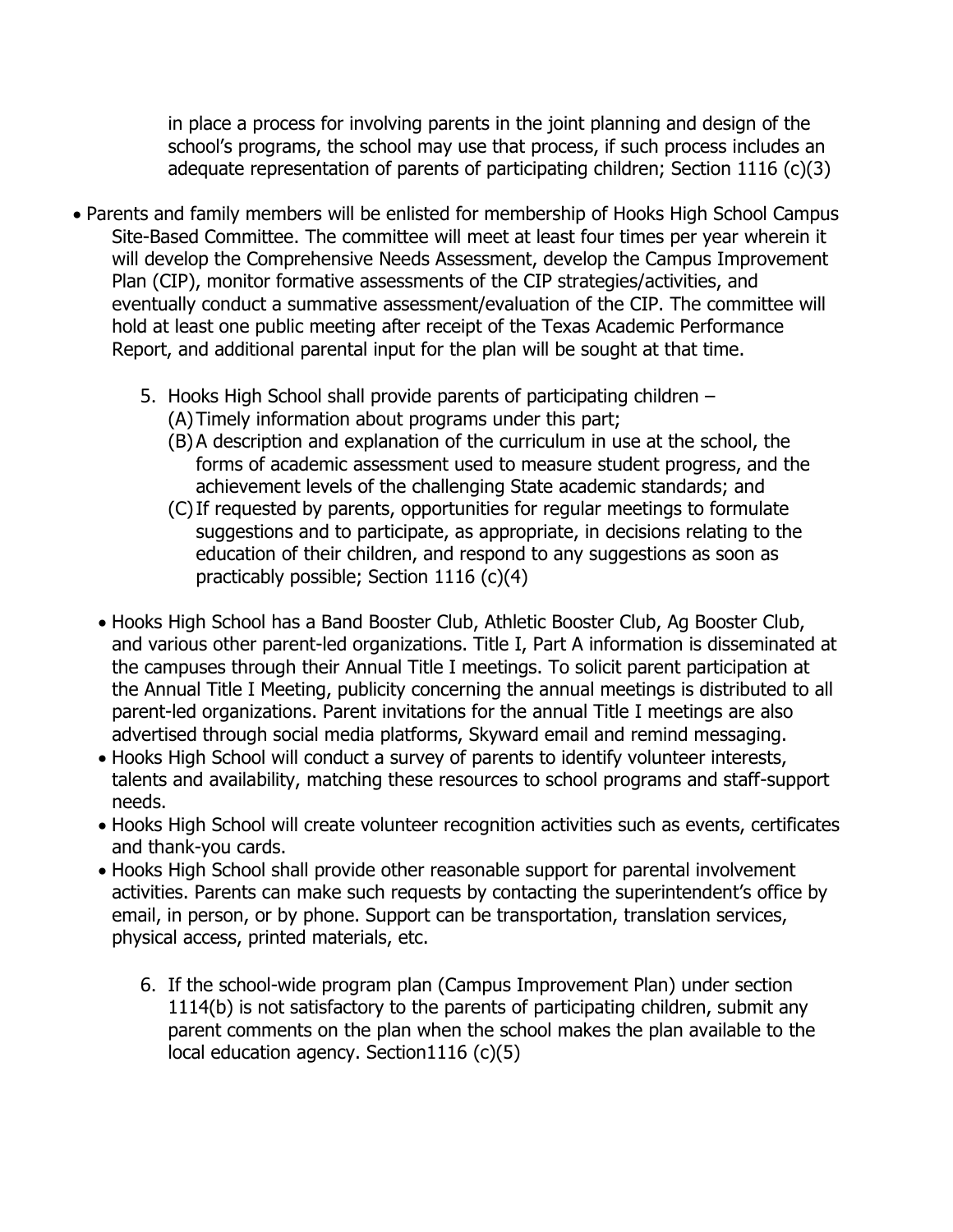- Parents will have the opportunity to submit any comments/concerns to the Hooks Independent School District Superintendent's office if the school-wide plan and/or parent and family engagement is not satisfactory to parents.
- Any comments/concerns can be sent to the Director of Federal Programs, Tracy Cook, a[t cookt@hooksisd.net](mailto:cookt@hooksisd.net) or by phone at 903.547.6077.
	- 7. To ensure effective involvement of parents and to support a partnership among the school involved, parents, and the community to improve student academic achievement, Hooks High School shall: Section 1116 (e)

(i) provide assistance to parents of children served by the local educational agency, as appropriate, in understanding such topics as the challenging State academic standards, State and local academic assessments, the requirements of this part, and how to monitor a child's progress and work with educators to improve the achievement of their children; Section 1116 (e)(1)

- Hooks High School will offer workshops to inform families of the State academic standards children are expected to meet in each grade level. These workshops will include how the campuses use progress monitoring and benchmarking to prepare individualized, targeted instruction to assist students in meeting these challenging standards.
- Parents will be advised of how to monitor their child's progress through weekly grades, progress reports, and nine-week's grades.
- Parents will be asked to provide suggestions for educators in how educators might improve instruction to raise achievement levels for their children.
- The requirements of the parent and family engagement program will be discussed at the annual Title I meetings at the campuses.

(ii) provide materials and training to help parents to work with their children to improve their children's achievement, such as literacy training and using technology (including education about the harms of copyright piracy), as appropriate, to foster parental involvement; Section 1116 (e)(2)

- Hooks High School will provide workshops and materials for parents on specific subject matter/curriculum at the appropriate grade level for their children and information as to what parents can be doing to support their child's learning.
- Hooks High School will post on the district website and/or print suggestions for parents on home conditions (such as plenty of rest) that support learning at each grade level and provide printed information for parents on homework policies and on monitoring and supporting student work at home.
- Hooks High School will provide training for parents on technology usage/abuse by students including copyright piracy.